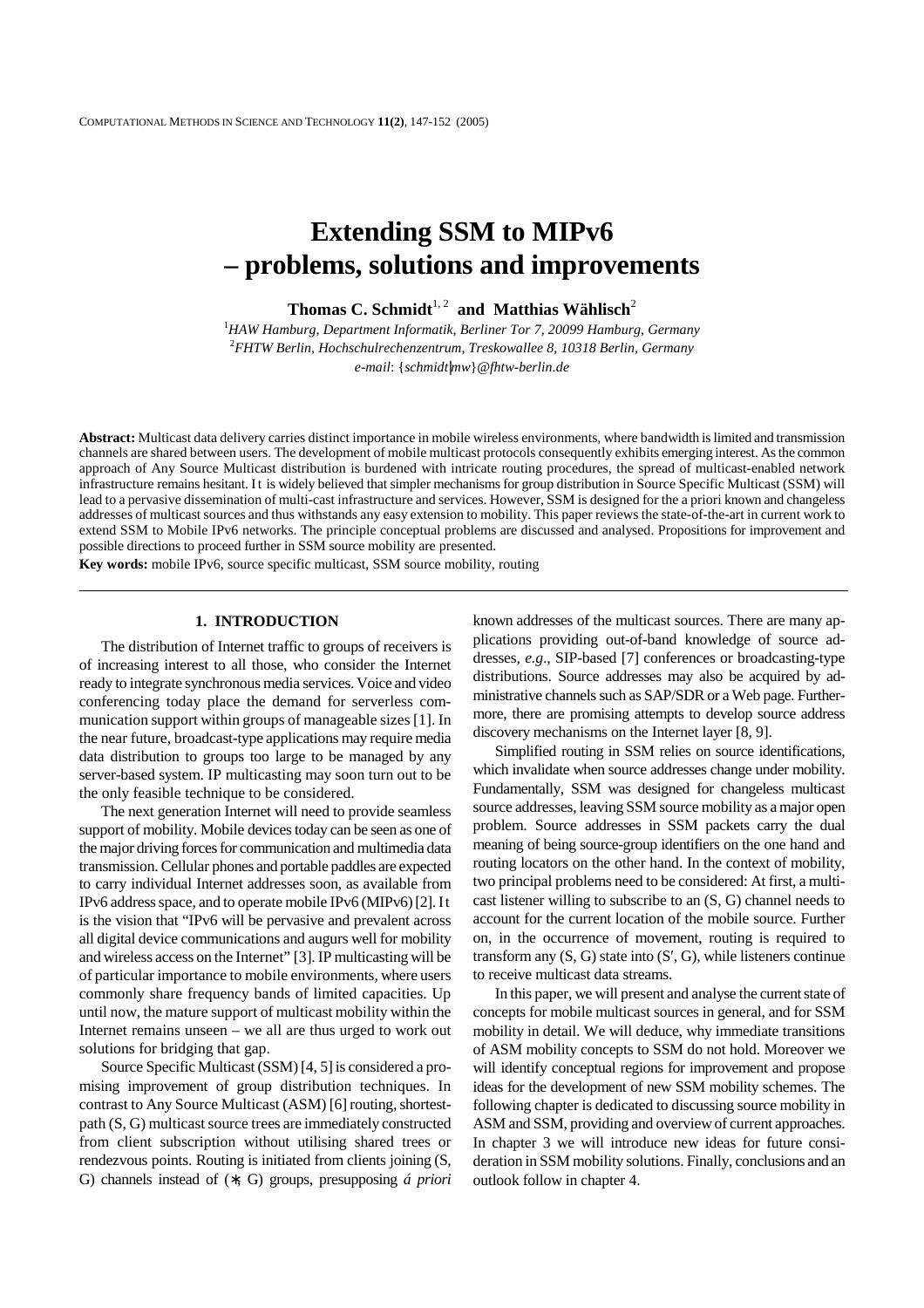## **2. MOBILE MULTICAST SOURCES**

### **2.1. Mobility in Any Source Multicast**

 Multicast group communication raises quite distinctive aspects within a mobility-aware Internet infrastructure: On the one hand, Multicast routing itself supports dynamic route configuration, as members may join and leave ongoing group communication over time. On the other hand, multicast group membership management and routing procedures are intricate and too slow to function smoothly for mobile users. In addition, multicast imposes a special focus on source addresses. Applications commonly identify contributing streams through source addresses, which must not change during sessions, and routing paths in most protocols are chosen from destination to source. In general, the roles of multicast senders and receivers are quite distinct. While a client initiates a local multicast tree branch, the source may form the root of an entire source tree. Lasting, at mos, seconds, branch construction only affects selected receivers, whereas re-erecting a source-based tree may interrupt the entire session for some minutes. Hence multicast mobility at the sender side poses the more delicate problem.

 Three approaches to mobility in Any Source Multicast are common:

 Bi-directional Tunnelling guides the mobile node to tunnel all multicast data via its home agent. This principle multicast solution from [2] hides all movement and results in static multicast trees. It may be employed transparently by mobile multi-cast sources, on the principle of triangular routing and possibly significant performance degradations due to widely spanned data tunnels.

 Remote Subscription forces the mobile node to re-initiate multicast distribution subsequent to handover, using its current Care-of Address. This approach of tree discontinuation relies on multicast dynamics to adapt to network changes. It not only results in rigorous service disruption, but leads to mobility driven changes of source addresses, and thus disregards session persistence under multicast source mobility.

 Agent-based solutions attempt to balance between the previous two mechanisms. Static agents typically act as local tunnelling proxies, allowing for some inter–agent handover while the mobile node moves away. A decelerated inter–tree handover*, i.e*., tree walking, will be the outcome of agent-based multicast mobility, where some extra effort is needed to sustain session persistence through address transparency of mobile sources.

 While significant work has been invested in protocol design for mobile multicast receivers, only limited effort has been dedicated to multicast source mobility [10]. An agent–based solution to multicast mobility for receivers and senders has been presented to the IETF in [11], which concurrently (without bicasting) initiates a new distribution tree and terminates the previous on timeout.

 The intricacy specific to multicast source mobility derives from the principle of decoupling of source and receivers: A multicast source submits data to a group of unknown

receivers, thus operating without any feedback channel<sup>1</sup>. It neither has means to inquire about the properties of its delivery trees, nor will it be able to learn about the state of its receivers. In the event of an inter-tree handover, a mobile multicast is source vulnerable to loss of receivers without taking notice. Interesting ideas of re-using modified trees have been introduced recently. The authors of [13] present a root extension of DVMRP shortest path trees for mobile sources, in [14] a unicast backbone distribution of packets is suggested to account for the problem of interdomain source activation.

 It should be noted that multicast source mobility always places a heavy burden onto the routing infrastructure. The employment of proxy schemes to reduce handover frequencies are advisable and of significant effect [15].

#### **2.2. Mobility in Source Specific Multicast**

 Source mobility for SSM packet distribution introduces an additional conceptual complexity. As a listener is subscribed to an (S, G) channel membership, and as routers have established an (S, G)-state shortest path tree rooted at source S, any change of source addresses under mobility requests state updates at all routers and all receivers. A moving source would have to update its change of CoA with all listeners, which subsequently had to subscribe anew and initiate corresponding source-specific trees. As the principle multicast decoupling of a sender from its receivers likewise holds for SSM, the need for client update becomes a severe problem. It becomes evident that ASM mobility approaches, aside from bi-directional tunnelling, do not easily extend to SSM. While any remote subscription technique will simply not reach group receivers, agent-based approaches will fail, since SSM inter-tree handovers cannot be solely initiated by a multicast source. To understand the latter, recall that a change of distribution tree requires clients to actively subscribe to the new tree.

 As in ASM, source mobility sessions need to be preserved while source addresses change. To account for the latter, Thaler [16] proposes the employment of Binding Caches and obtainment of source address transparency *via* duplicate addressing as in unicast MIPv6. Current addresses of the mobile SSM source are to be announced *via* an additional Home Agent-based tree. Any client subscribing to (HoA, G) will thus learn (CoA, G), initially and during ongoing sessions, as receivers following this SSM mobility scheme are required to remain members of the (HoA, G) address announcement channel. Address announcements are periodically sent down this administrative multicast tree, which accounts for additional mobility overhead. On handover, clients have to await the new care-of address announcement and re-subscribe to the new (nCoA, G) channel. Source-tree handovers in this proposed protocol thus remain far too slow to be considered seamless. As multi-cast sessions remain unsecured, the simple use of multicast Binding Updates may also cause considerable security flaws

-

<sup>&</sup>lt;sup>2</sup> Previous work on Multicast Source Notification of Interest Protocol [12] has been terminated by IETF.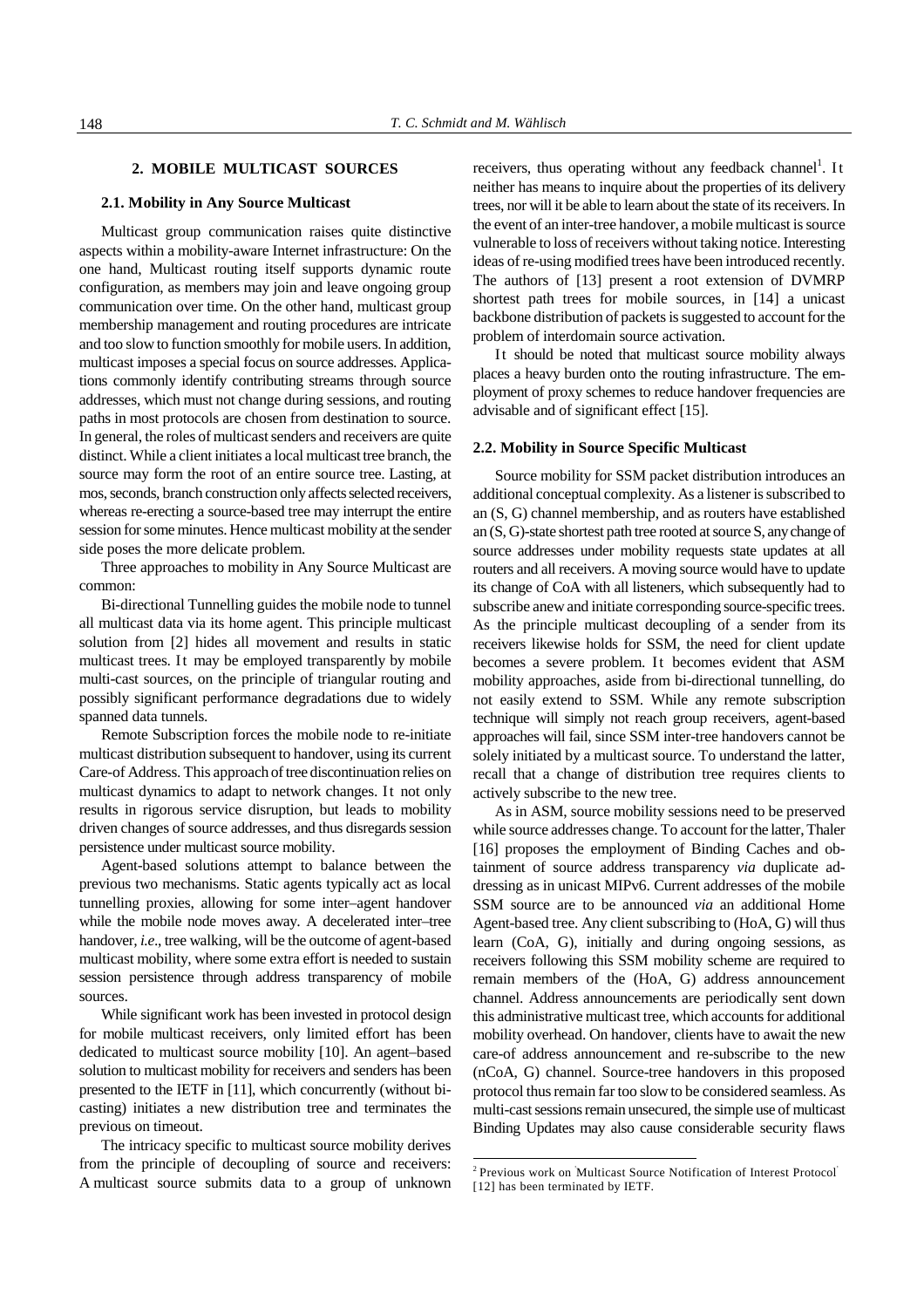with the possible result of unicast sessions highjacked by the multicasting. The latter, of course, can be healed by using a separate multicast binding cache.

 Jelger and Noel [17] suggest mobile SSM handover improvements by employing anchor points within the source network, causing continuous data reception during client- initiated handovers. Their 'tree walking' approach can be understood as a fairly direct transformation of traditional agent-based solutions in ASM mobility: In the event of a handover, the mobile source reconnects with the previous anchor point and distributes a new "SSM-Source Handover Notification" binding the update option. On reception of this binding update, listeners re-subscribe to the address channel of the new source, while multicast streams are continuously bi-casted down the previous distribution tree. Initial addresses are advertised in (HoA, CoA, G) triples via SDR/SAP ASM announcements.

 In applying an ASM-type agent-based approach, the authors disregard the consequences of the decoupling principle for SSM.

## **3. NEW DIRECTIONS FOR SSM SOURCE MOBILITY**

### **3.1. Initial discovery of the mobile source**

 Any SSM networking scheme, robust under source mobility, must provide a transparent multicast session layer while operating changes of address with routers and decoupled receivers. Multicast source address persistence may be inherited from unicast mobility: A mobile multicast source (MS) away from home will transmit unencapsulated data to a group using its HoA on the application layer and its current CoA on the Internet layer, just as unicast packets are transmitted by MIPv6. Likewise, data packets will carry an MIPv6 mobility destination option header to pass HoA as the source identifier to the application layer at the receiver side.

 For primary subscription, a multicast receiver needs to be aware of the MS's current care-of address for initiating a (CoA, G) delivery channel. Discovery of the current address still can be



Fig. 1. Initial care-of address discovery by receiver's mobile IPv6 stack

Bi-casting to the previous SSM tree cannot be terminated until all receivers have established membership of the new distribution tree. In addition, SSM inter-tree handovers cannot be revoked, while receiver-oriented handovers in SSM will lead to an unforeseeable temporal progress. In case of rapid movement, a source operating the handover scheme of [17] is thus left with an unlimited number of previous delivery channels to be fed simultaneously.

 Current approaches to SSM source mobility as reviewed above demonstrate the potentials and shortfalls achieved, when common ASM techniques are extended. As for SSM all IP nodes, *i.e*., source, routers and receivers, are involved in mobility operations, we believe that new ideas are needed to address the topic. Some novel attempts are presented in the following chapter.

transparently provided by an extended MIPv6 stack in the following way (compare Fig. 1):

 Applications, which remain unaware of mobility, will join an (S, G) channel, where S represents the home address of the SSM sender. The mobile multicast-aware MIPv6 stack will receive the join request and lookup S in its binding cache. If present, a corresponding map entry will lead to the correct (CoA, G) subscription. As in general a binding cache entry cannot be presupposed, the mobility stack will have to inquire on the currently valid source address. This may be achieved by submitting a binding refresh request (s. [2]) to the home address and will lead to a valid binding cache entry. Thereafter, the multicast receiver will be able to join the multicast session, which appears to be a (HoA, G) channel to the session transport layer.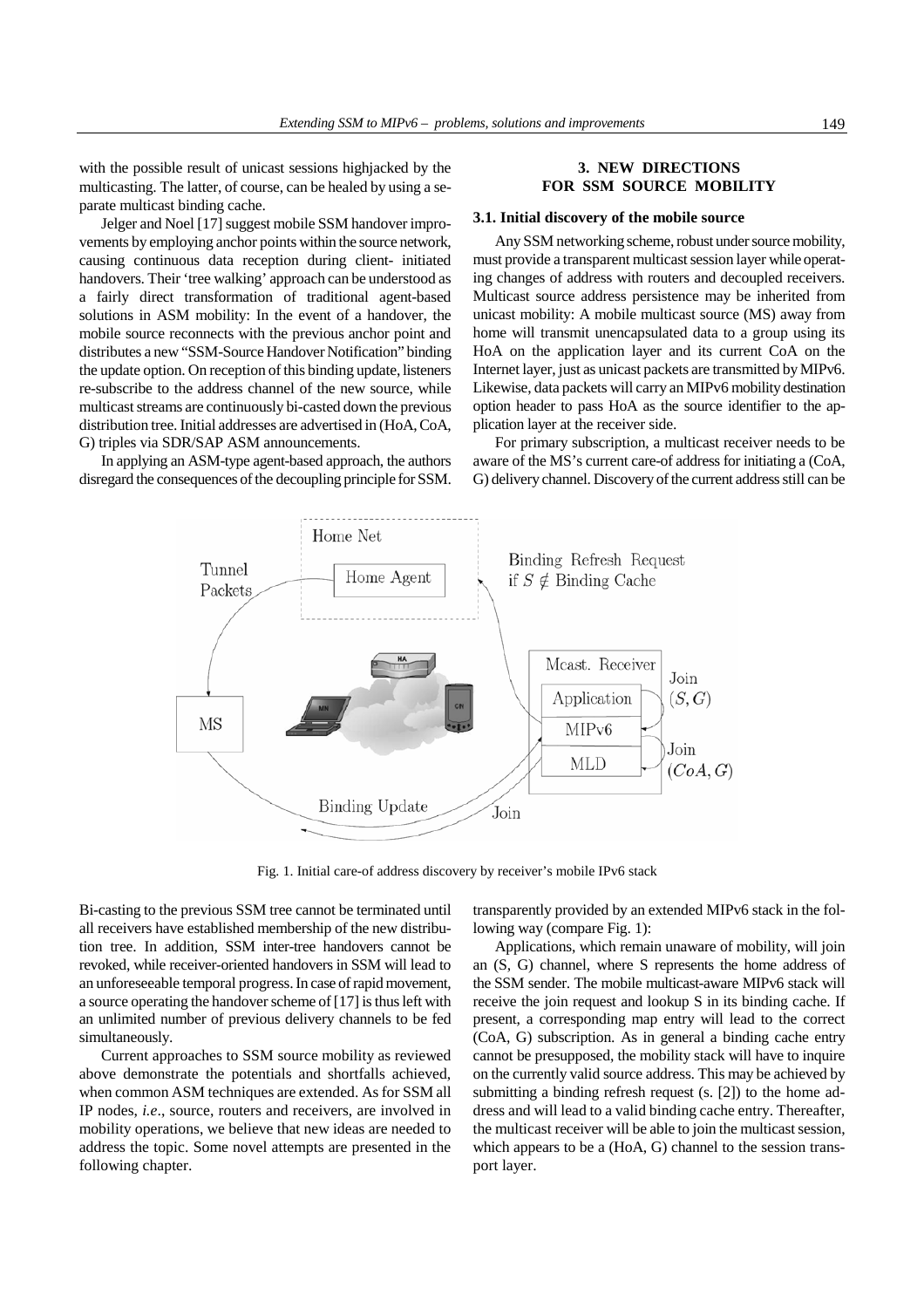## **3.2. Tree morphing – multicast routing adaptive to source mobility**

 In this section, we will introduce a new concept of multicast routing, adaptive to source mobility. We start from the observation that SSM receivers need to actively handover to any newly initiated distribution tree, which by the decoupling principle cannot be controlled by the source alone. For SSM routing, it is therefore preferable, not to change, but to re-use and modify existing source-based trees. Transforming trees, though, will require routers to identify multicast streams by means of the logical source identifier, the permanent HoA. Maintaining (CoA, G, HoA) address-triples in router states will enable all nodes to simultaneously identify (HoA, G) – based group membership and (CoA, G) – based tree topology.

multicast Router (pDR) to the next Designated Router (nDR). Subsequent to handover, it will immediately continue to deliver data along an extension of its previous source tree. Delivery is done by elongating the root of the previous tree from pDR to nDR (Fig. 2). This extension is achieved through a state update message, carried in a Hop-by-Hop option header and sentto the multicast destination address using source routing through pDR. All routers along the path, located at root elongation or previous delivery tree, thereby will learn MS's new CoA and implement appropriate forwarding states.

 Routers on this extended tree will use RPF checks to discover potential short cuts. Registering nCoA as source address, those routers, which receive the state update *via* the topologically incorrect interface, will submit a join in



Fig. 2. Elongation of the tree root



Fig. 3. Morphing states

When moving to a new point of attachment, the MS will alter its address from previous CoA (pCoA) to new CoA (nCoA) and eventually change from its previous Designated

the direction of a new shortest-path tree and prune the old tree membership, as soon as data arrives. All other routers will simply overwrite their (pCoA, G) state with (nCoA, G).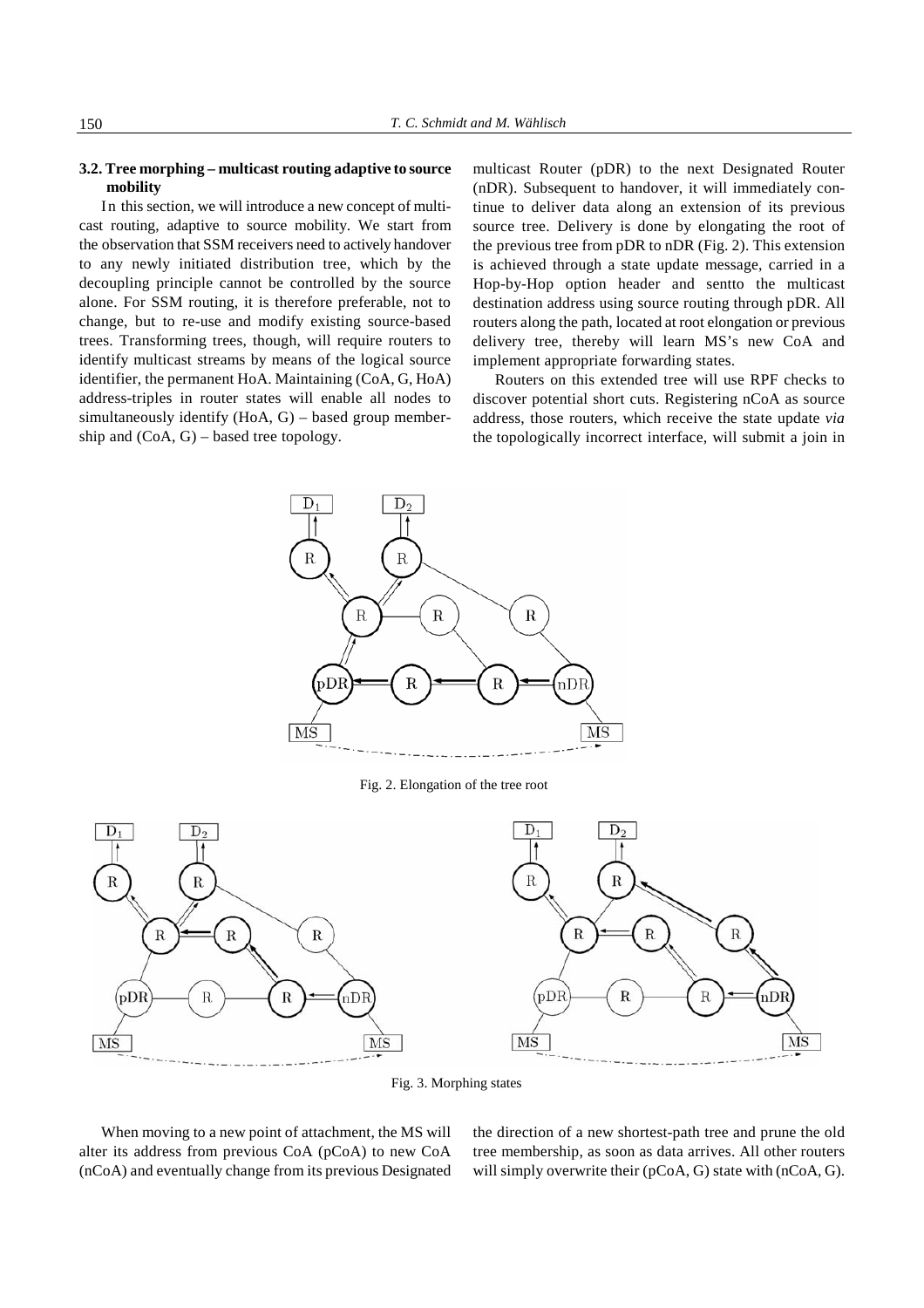Thereby all parts of the previous delivery tree, which coincide with the new shortest-path tree, are re-used. Only branches of the new shortest-path tree, which have not previously been established, need to be constructed. In this way the previous shortest-path tree will be morphed into the next shortest-path tree as shown in Fig. 3.

 Note that this algorithm does not require data encapsulation at any stage. It is not built upon a specific multicast routing protocol, but will require the following functional mechanisms compliant with current protocols such as PIM-SM [18]:

• Outgoing router interfaces need to maintain (S, G) states to denote their partition in the distribution tree. These states will be extended to include the Home Address identifier  $(S, \mathcal{L})$ G, HoA);

Routers need the ability to explicitly join an  $(S, G)$  state;

Routers need the ability to explicitly prune an  $(S, G)$ state. Alternatively, but with lower efficiency, routing states may time out;

• Finally, the computation of standard Reverse Path Forwarding (RPF) check is used.

 For the details of the signalling and routing protocol extensions under SSM mobility we refer the reader to [19].

## **4. CONCLUSIONS AND OUTLOOK**

 Mobile multimedia services are one of the major driving forces, but also a severe challenge for the Internet infrastructure today. In this paper we discussed multicast source mobility from the perspective of Source Specific Multicast. The principle conceptual difficulties have been derived and the current state-of-the-art has been evaluated. Initial ideas for new mobile SSM communication and routing schemes were presented, as they may serve as a starting point for revitalising the research on practically feasible solutions to this intricate field of development.

 In future work we will optimise the details for the tree morphing, quantify its characteristic measures and simulate its overall behaviour. A formulation of a corresponding security layer will be on schedule, as well.

## **References**

- [1] T. C. Schmidt, M. Wählisch, H. L. Cycon, M. Palkow, *Global serverless videoconferencing over IP*, Future Generation Computer Systems, **19**, 2, pp. 219-227, February 2003.
- [2] D. B. Johnson, C. Perkins, J. Arkko, *Mobility Support in IPv6*, IETF, RFC 3775, June 2004.
- [3] G. Kurup and Y. A. Sekercioglu, *Source Specific Multicast (SSM) for MIPv6: A Survey of Current State of Standardisation and Research*, in Proceedings of Australian Telecommunications, Networks and Applications Conference (ATNA C 2003), Melbourne, December 2003.
- [4] S. Bhattacharyya, *An Overview of Source-Specific Multicast (SSM)*, IETF, RFC 3569, July 2003.
- [5] H. Holbrook and B. Cain, *Source-Specific Multicast for IP*, IETF, Internet Draft – work in progress 06, September 2004. [Online]. Available: ftp.rfc-editor.org/in-notes/ internet drafts/draft-ietf-ssm-arch-06.txt
- [6] S. E. Deering, *Host Extensions for IP Multicasting*, IETF, RFC 1112, Aug. 1989.
- [7] J. Rosenberg, H. Schulzrinne, G. Camarillo, A. Johnston, J. Peterson, R. Sparks, M. Handley, E. Schooler, *SIP: Session Initiation Protocol*, IETF, RFC 3261, June 2002.
- [8] S. Venaas and T. Chown, *Source Specific Multicast (SSM) with IPv6, in Proceedings of the International Symposium on Applications and the Internet (SAINT 2005)*, Trento, February 2005, pp. 64-67.
- [9] R. Lehtonen, S. Venaas, M. Hoerdt, *Requirements for discovery of dynamic SSM Sources*, IETF, Internet Draft – work in progress 00, February 2005. [Online]. Available: ftp.rfceditor.org/in-notes/internet-drafts/ draft-lehtonen-mboneddynssm-req-00.txt
- [10] Romdhani, M. Kellil, H.-Y. Lach, A. Bouabdallah, H. Bettahar, *IP Mobile Multicast: Challenges and Solutions*, IEEE Comm. Surveys & Tutorials, **6**, 1, 18-41 (2004).
- [11] T. C. Schmidt and M. Wählisch, *Seamless Multicast Handover in a Hierarchical Mobile IPv6 Environment (M-HMIPv6), individual, Internet Draft* – work in progress 03, April 2005. [Online]. Available: ftp: //ftp.rfc-editor.org/in- notes/ internetdrafts/draft-schmidt-waehlisch-mhmipv6-03.txt
- [12] B. Fenner, B. Haberman, H. Holbrook, I. Kouvelas, *Multicast Source Notification of Interest Protocol*, IETF, Internet Draft – work in progress (expired) 05, March 2004.
- [13] R.-S. Chang and Y.-S. Yen, *A Multicast Routing Protocol with Dynamic Tree Adjustment for Mobile IPv6*, Journ. Information Science and Engineering, **20**, 1109-1124 (2004).
- [14] Romdhani, M. Kellil, H.-Y. Lach, A. Bouabdallah, H. Bettahar, *Mobility – Aware Rendezvous Point for Mobile Multicast Sources*, in Proceedings of WWIC 2004, ser. LNCS, P. L. *et. al.*, Ed., Berlin Heidelberg: Springer-Verlag, **2957**, 62-73 (2004).
- [15] T. C. Schmidt and M. Wählisch, *Analysis of Handover Frequencies for Predictive, Reactive and Proxy Schemes and their Implications on IPv6 and Multicast Mobility*, in Networking – ICN 2005, ser. LNCS, P. Lorenz and P. Dini, Eds.,. Berlin Heidelberg: Springer Verlag, **3421**, 1039-1046 (2005).
- [16] D. Thaler, *Supporting Mobile SSM Sources for IPv6 (MSSMSv6), Individual*, Proceedings of IETF Meeting, December 2001. [Online]. Available: www.ietf.org/ proceedings/01dec/slides/magma- 2.pdf
- [17] C. Jelger and T. Noel, *Supporting Mobile SSM sources for IPv6 (MSSMSv6), individual*, Internet Draft – work in progress (expired) 00, January 2002.
- [19] B. Fenner, M. Handley, H. Holbrook, I . Kouvelas, *Protocol Independent Multicast – Sparse Mode (PIM-SM): Protocol Specification (Revised)*, *IETF*, Internet Draft – work in progress 11, October 2004.
- [19] T. C. Schmidt and M. Wählisch, *A First Performance Analysis of the Tree Morphing Approach to Source Mobility in Source Specific Multicast Routing*, Peoceedings of the IEEEE ICN'06 (Pascal Lorenz, Petre Dini ed.), IEEE Press, Aprl 2006.
- [20] H. Soliman, *Mobile IPv6*. Boston: Addison-Wesley, 2004.